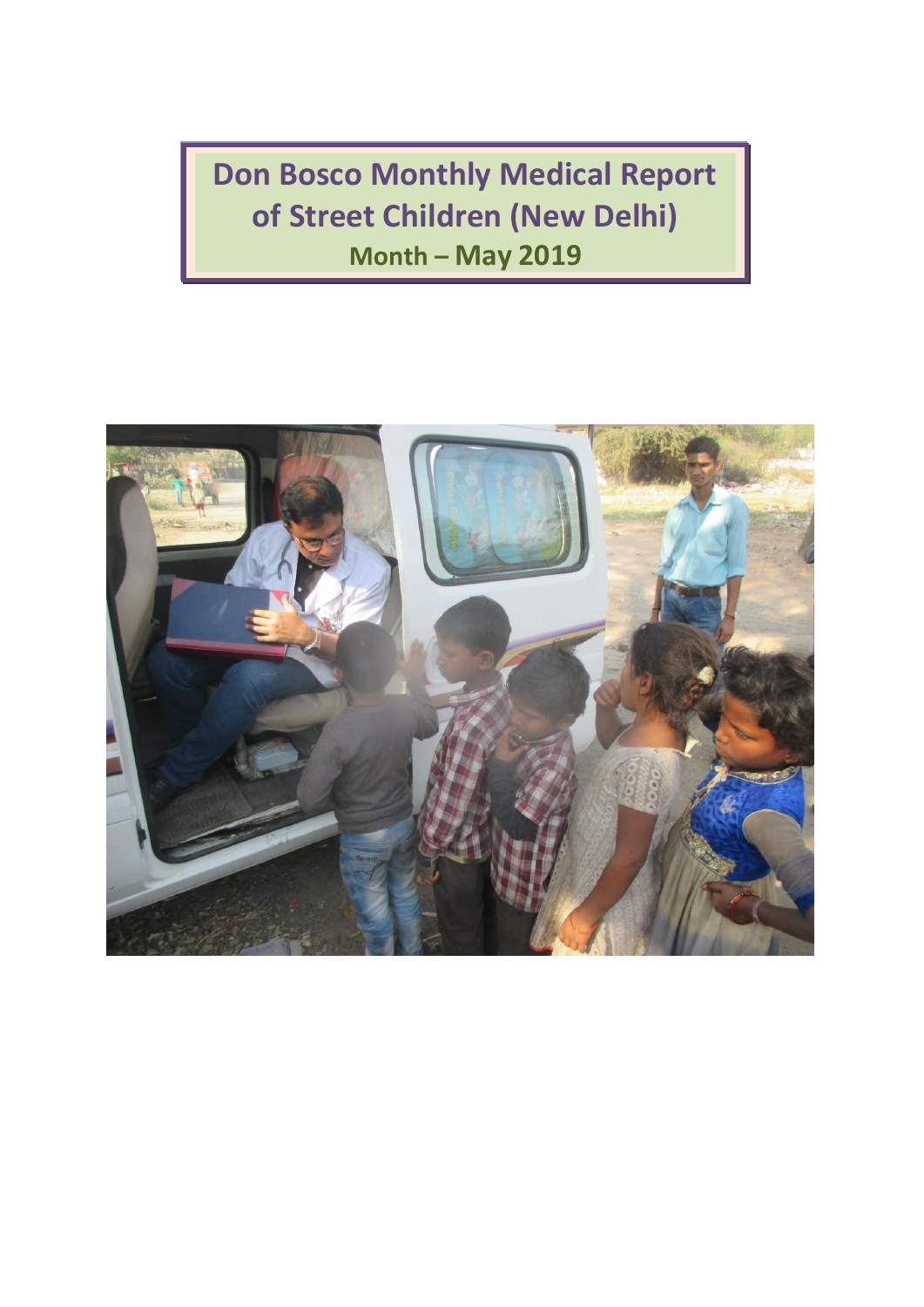| <b>Name of the Centre</b> | No. of<br><b>Patients</b> | <b>Male</b> | <b>Female</b> | <b>Types of illnesses</b>                                                                                                                 | <b>Services</b><br>offered                                             | <b>Comments</b>                                                                                                                                                                                                     |
|---------------------------|---------------------------|-------------|---------------|-------------------------------------------------------------------------------------------------------------------------------------------|------------------------------------------------------------------------|---------------------------------------------------------------------------------------------------------------------------------------------------------------------------------------------------------------------|
| <b>Usmanpur</b>           | 66                        | 29          | 37            | Anaemia, acute<br>gastro enteric, and<br>scabies, acute viral<br>fever, acute<br>abdominal pain etc.                                      | Counselling,<br>medicines<br>provided,<br>advice on<br>nutritious diet | Community children<br>are a little bit better<br>than the street<br>children but they are<br>also suffering from<br>health issues.                                                                                  |
| <b>Mithaipul ODRS</b>     | 62                        | 49          | 13            | Skin disease, gastro-<br>enteric, abscess,<br>malnutrition, fungal<br>infection, acute viral<br>fever etc.                                | Counselling,<br>medicines<br>provided,<br>advice on<br>nutritious diet | Children are visiting<br>the camp to seek<br>doctors advice and in<br>search of medical<br>assistance. Mostly<br>children are visiting<br>from APNA GHAR and<br>shelter homes<br>maintained by other<br><b>NGOs</b> |
| <b>Bangla Sahib</b>       | 71                        | 43          | 28            | Scabies, Chronic<br>Supportive Otitis Ear<br>Infection, Abscess,<br>Malnutrition and<br>Anaemia, Abscess,<br>Acute abdominal<br>Pain etc. | Counselling,<br>medicines<br>provided,<br>advice on<br>nutritious diet | Street children are<br>living under<br>completely unhygienic<br>conditions, poor<br>education, above 90%<br>male and 70% female<br>are drug addicts,<br>health conditions are<br>not satisfactory at all.           |
| <b>Shahdara</b>           | 97                        | 51          | 46            | Infections, infected<br>wounds, traumatic<br>injury, skin disease,<br>abscess, upper<br>respiratory disease<br>etc.                       | Counselling,<br>medicine<br>provided,<br>advice on<br>nutritious diet  | Children are addicted<br>to drugs. They are<br>homeless and residing<br>at nearby railway<br>stations, temples etc.<br>Fungal infection and<br>infected wound are<br>mostly diagnosed<br>there.                     |
| <b>Shashtri Park</b>      | 91                        | 34          | 57            | Anaemia, acute<br>gastro-enteric, and<br>scabies, acute viral<br>fever, acute<br>abdominal pain etc.                                      | Counselling,<br>medicines<br>provided,<br>advice on<br>nutritious diet | Community children<br>are a little bit better<br>than the street<br>children but they are<br>also suffering from<br>health issues.                                                                                  |
| Bhika ji kama place       | 76                        | 49          | 27            | Infections, infected<br>wounds, traumatic<br>injury, skin disease,<br>abscess, upper<br>respiratory disease<br>etc.                       | Counselling,<br>medicines<br>provided,<br>advice on<br>nutritious diet | Children are addicted<br>to drugs. They are<br>homeless and residing<br>at nearby railway<br>stations, temples etc.<br>Poor health conditions                                                                       |
| <b>Jama Masjid</b>        | 86                        | 42          | 44            | Anaemia, acute<br>gastro-enteric, and<br>scabies etc.                                                                                     | Counselling,<br>medicines<br>provided,<br>advice on<br>nutritious diet | Children are addicted<br>to drugs. They are<br>homeless and residing<br>at nearby railway<br>stations, temples etc.                                                                                                 |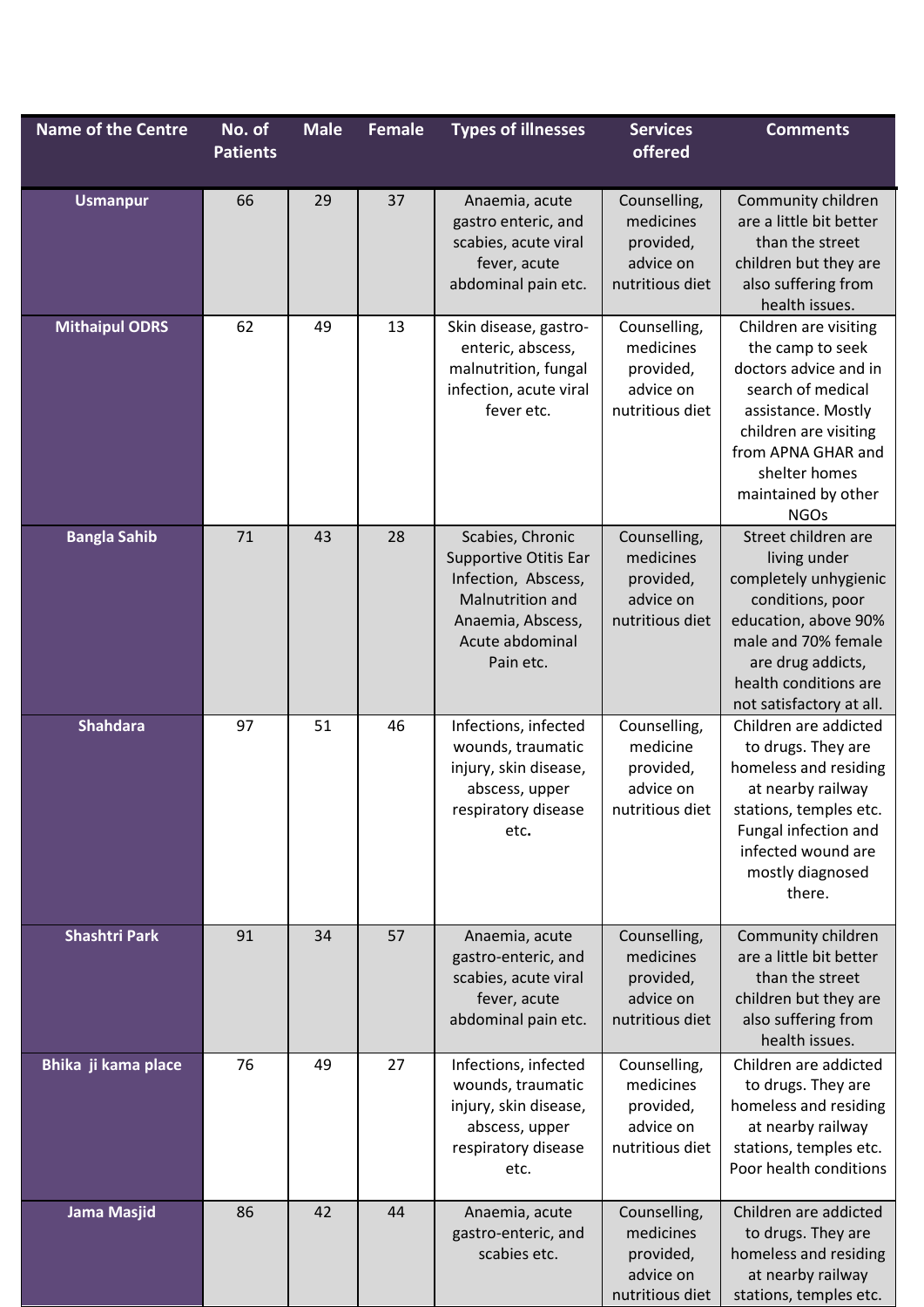|                                                     |     |     |    |                                                                                                                            |                                                                        | Fungal infection and<br>infected wound are<br>mostly diagnosed<br>there.                                                                                                                                                      |
|-----------------------------------------------------|-----|-----|----|----------------------------------------------------------------------------------------------------------------------------|------------------------------------------------------------------------|-------------------------------------------------------------------------------------------------------------------------------------------------------------------------------------------------------------------------------|
| Hanuman Mandir, Old<br><b>Delhi Railway Station</b> | 79  | 42  | 37 | Acute viral fever, URI,<br>fungal infection,<br>anaemia, acute<br>gastro-enteric, and<br>scabies, etc.                     | Counselling,<br>medicines<br>provided,<br>advice on<br>nutritious diet | Slightly better<br>condition than others.<br>Mithai, pool centre,<br>scabies, fungal<br>infection are the<br>common diseases that<br>were found. Acute<br>gastroenteritis<br>patients are also<br>recorded there<br>commonly. |
| <b>Kailash Nagar</b>                                | 86  | 37  | 49 | Infections, infected<br>wounds, traumatic<br>injury, skin disease,<br>abscess, upper<br>respiratory disease<br>etc.        | Counselling,<br>medicine<br>provided,<br>advice on<br>nutritious diet  | Fungal infection and<br>infected wound are<br>mostly diagnosed<br>there.                                                                                                                                                      |
| <b>Madanpur Khadar</b>                              | 97  | 54  | 43 | Viral Fever, gastro-<br>enteric, anaemia,<br>URI, acute etc.                                                               | Counselling,<br>medicines<br>provided,<br>advice on<br>nutritious diet | Unaccepted hygienic<br>conditions,<br>unawareness, families<br>live in Jhuggis<br>provided by<br>Construction builders.<br>Some families along<br>with children are<br>drugs addicted as<br>well.                             |
| <b>Munirka</b>                                      | 75  | 42  | 33 | Anaemia, acute<br>gastro-enteric, and<br>scabies etc.                                                                      | Counselling,<br>medicines<br>provided,<br>advice on<br>nutritious diet | Community children<br>are a little bit better<br>than street children<br>but they are also<br>suffering from health<br>issues.                                                                                                |
| <b>Don Bosco Ashalaym</b>                           | 134 | 103 | 31 | Infections, infected<br>wounds, traumatic<br>injury, fever, skin<br>disease, abscess,<br>upper respiratory<br>disease etc. | Counselling,<br>medicines<br>provided,<br>advice on<br>nutritious diet | This is a shelter home<br>for street children.<br>Children come to this<br>centre to stay in<br>different kinds of<br>living conditions,<br>which are not healthy<br>and hygienic.                                            |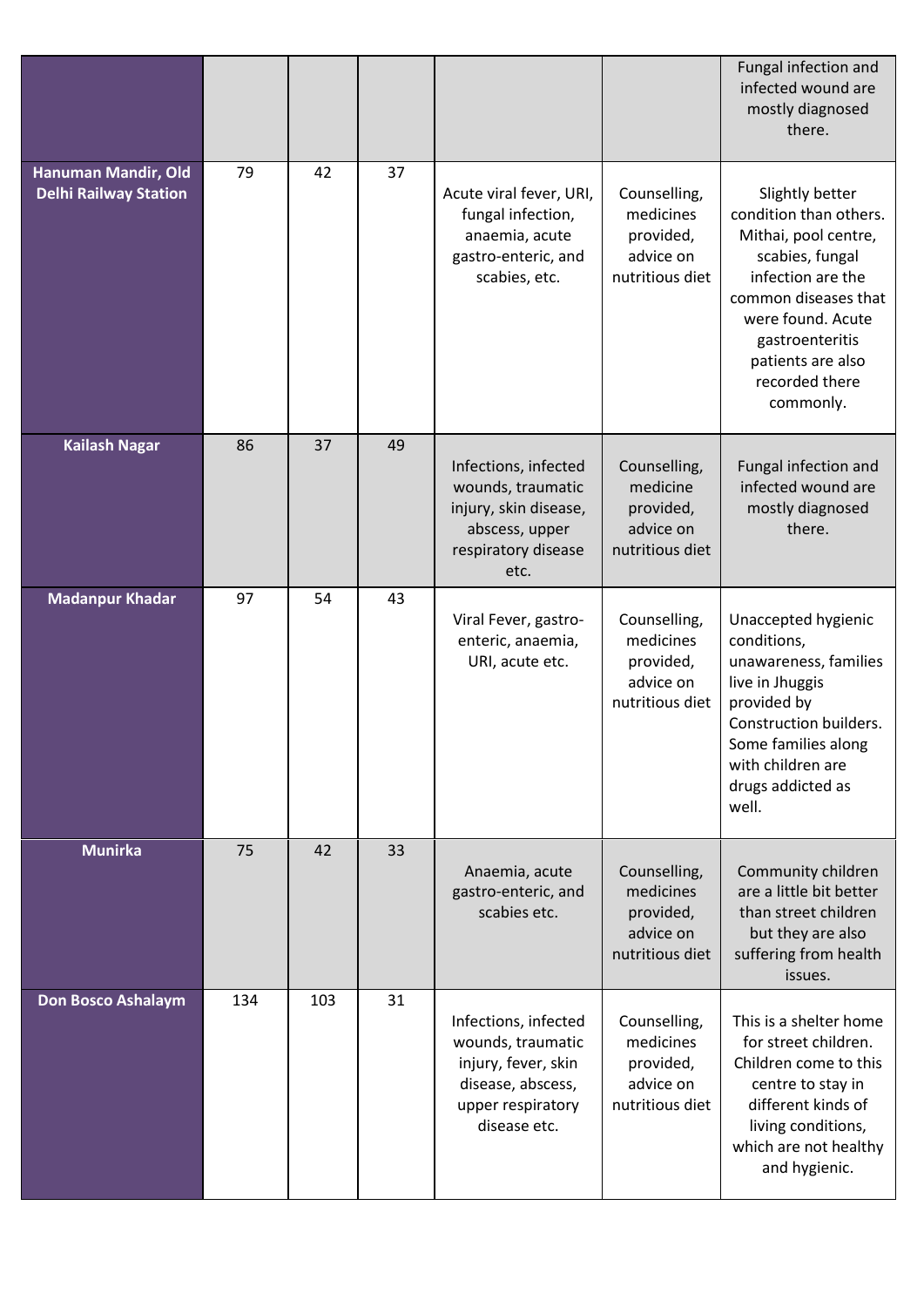| <b>Seelampur</b> | 69   | 45  | 24  | Infections, infected<br>wounds, traumatic<br>injury, skin disease,<br>abscess, upper<br>respiratory disease<br>etc. | Counselling,<br>medicines<br>provided,<br>advice on<br>nutritious diet | Children are addicted<br>to drugs. They are<br>homeless and residing<br>at nearby railway<br>stations, temples etc.            |
|------------------|------|-----|-----|---------------------------------------------------------------------------------------------------------------------|------------------------------------------------------------------------|--------------------------------------------------------------------------------------------------------------------------------|
| Sant nagar       | 81   | 33  | 48  | Anaemia, acute<br>gastro-enteric, and<br>scabies etc.                                                               | Counselling,<br>medicines<br>provided,<br>advice on<br>nutritious diet | Community children<br>are a little bit better<br>than street children<br>but they are also<br>suffering from health<br>issues. |
| <b>Total</b>     | 1170 | 653 | 517 |                                                                                                                     |                                                                        |                                                                                                                                |

| <b>S. No.</b>  | <b>Description</b>          | <b>Total No.</b> |
|----------------|-----------------------------|------------------|
| 1              | Below the age of five years | 294              |
| $\overline{2}$ | Above the age of five years | 876              |
| 3              | <b>No. Of Dressings</b>     | 12               |

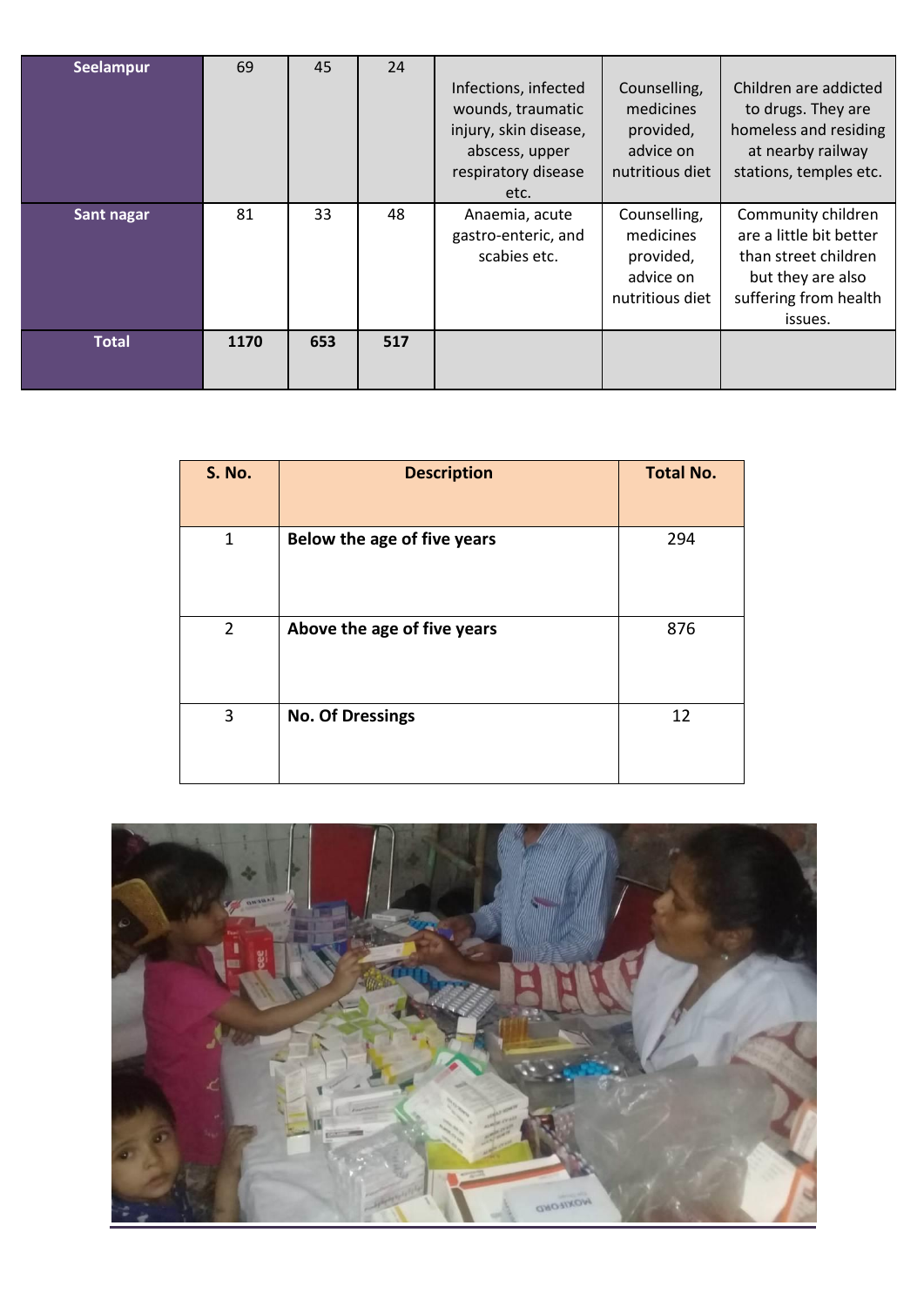## **Don Bosco Health Centre, Basant Road, Paharganj**



| <b>S. No.</b> | <b>Description</b>                       | <b>Total No.</b> |
|---------------|------------------------------------------|------------------|
| 1             | <b>Total Number of Medical Check-ups</b> | 342              |
| 2             | <b>New Children</b>                      | 96               |
| 3             | <b>Number of Follow-ups</b>              | 73               |
| 4             | <b>Number of Females</b>                 | 41               |
| 5             | <b>Numbers of Males</b>                  | 301              |
| 6             | <b>Number of Dressings</b>               | 11               |



We at the Don Bosco Health Centre, Basant Road, Paharganj, observed that Traumatic Injury, Abscess, URI- Upper Respiratory Infection, and kin diseases are very commonly diagnosed by our medical consultants. Mainly street children who stay at the railway platforms or at the shelter homes of other NGOs visit here for their treatment.